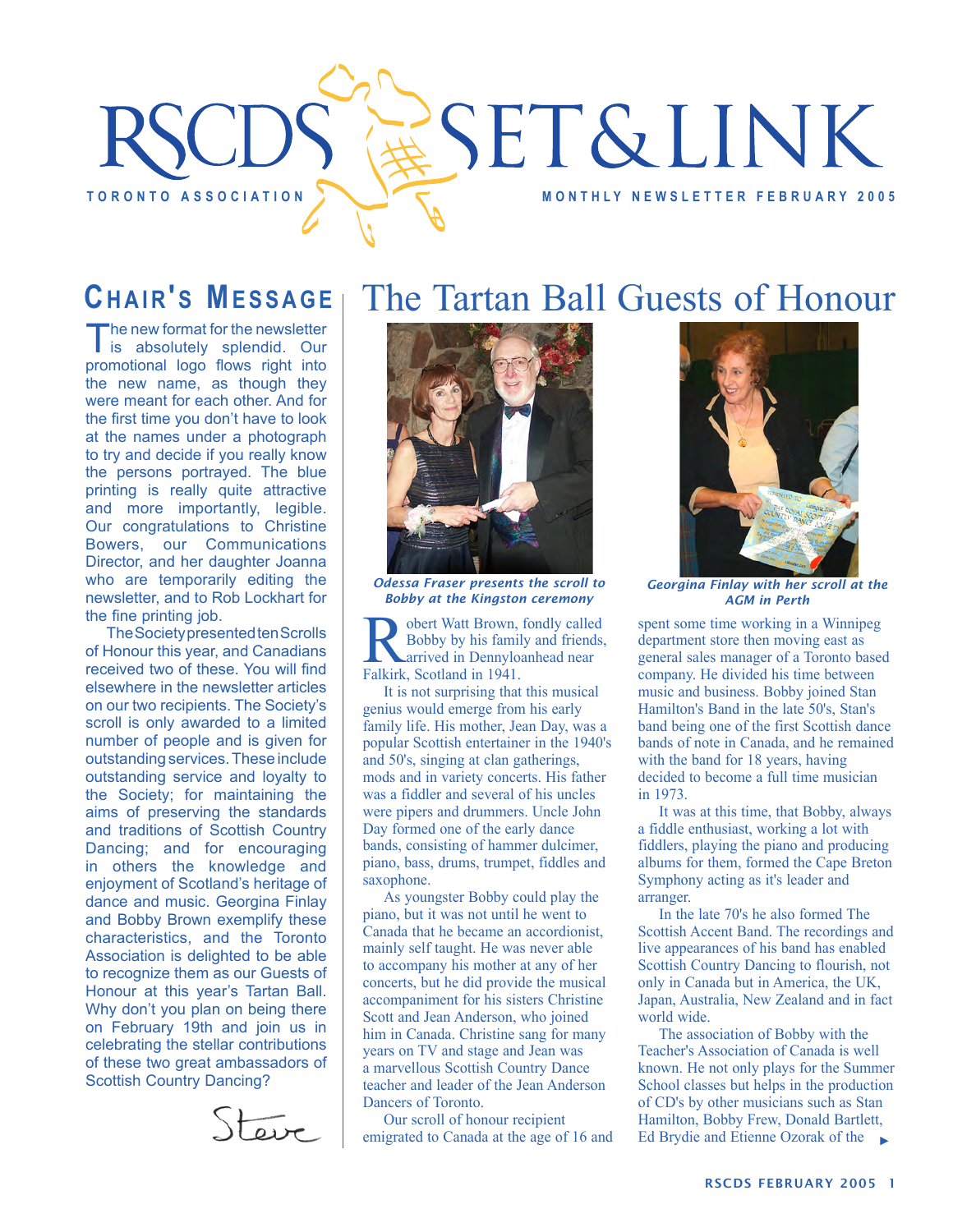#### *Continued from front page*

Music Makars.

He has held many workshops in conjunction with various branches to encourage and instruct musicians in the playing of Scottish Country Dance music.

The nomination for the award of the Scroll of Honour was made by the Kingston Branch of the Royal Scottish Country Dance Society and was presented to him at a grand dinner and ball in Kingston on November 6, 2004.

Bobby is a worthy recipient.

We have all experienced the euphoria of dancing to the music of The Scottish Accent. Someone once said, "Happiness is Scottish Country Dancing". Bobby makes *us* happy, let's all show our appreciation at the Tartan Ball.

#### By David Grant

Then I first met Georgina Finlay, I had only been dancing for a year and was pretty green. A friend suggested I might enjoy dancing with this group of young people, so I went along to check them out. The first time I went, the evening wasn't half over before Georgina asked me to dance in a demonstration two days later. I gulped, but agreed to dance for her. The other dancers dragged me through the demo, including a number of complex dances I didn't know (MacDonald of Sleat!). It was terrifying, but I recovered, because since then I have danced in hundreds of demonstrations with the Finlay Dancers.

Georgina has that effect on people. She creates an environment where the dancers are having a super time while still learning about dancing, and they want to come back for more.

Georgina knows a lot about dancing. Although she got her Teacher's Certificate in 1959 she has never stopped learning. She goes to Summer School at St. Andrews every year and carefully learns the new dances so she can share them with us. She knows all of the old dances too, and is happy to provide helpful suggestions on how to dance or teach them. She is an excellent briefer, which we appreciate when we are not

quite as prepared as we would like to be.

Georgina knows a lot about teaching. She started teaching children in 1960 and has never stopped. There are a lot of "her" dancers out there – you can recognize them by their Pas de Bas. When the children grew up, she started her Young Adult demonstration group, which has kept a lot of young people dancing who might have otherwise drifted away from SCD. The group provides a great social scene – many people have met partners through the Finlay Dancers. Many of her dancers, with a great deal of help and support from Georgina, have gone on to get their own Teacher's Certificates. The Young Adults group is still going, though we sure stretch the definition of "young".

Georgina knows a lot about running a demonstration team. It is hard work to set up a demonstration, put together a team, and make all the arrangements. She must have sewn hundreds of costumes over the years – I still have one of her peasant shirts in my closet. She can never resist a camera, and has arranged for the team to dance several times on TV and in movies. She has organized many trips for the Finlay Dancers - I have been to Florida twice and to Scotland with her. I just had to show up with my kilt (oh, yes, and drive one of the three white Town Cars on one of the Florida trips – we looked like Scottish pimps!).

Most especially, Georgina knows a lot about being a good friend. Most of the SCD community has enjoyed the Finlay's fine hospitality, with delicious food and drink and friendly, interesting people in a warm environment. They even let us raid the refrigerator in St. Andrews after an all-night flight and no breakfast.

Georgina Finlay has done a huge amount for Scottish Country Dancing. She is a fine friend to dancing and dancers throughout the world. I know that everyone shares the delight I felt when I learned she had been awarded the Scroll of Honour. Congratulations, Georgina.

By David Booz

# **Meet the Board of Directors**

Margaret Rieger Treasurer

The attempted, the desire to<br>Scottish country dance never<br>Rosemount High School in Montrea Scottish country dance never leaves you. In Grade 9, at Rosemount High School in Montreal, Miss Gow, our History/English teacher from Scotland, started a SCD club and although it didn't last, the rudiments of the Skip Change of Step and the Pas de Basque had been sown. Years later as a retirement pact with Heinz, I agreed to take up golf if he would try SCD, to build up our repertoire of activities to be enjoyed together for the next 40 or so years. We heard of a course being given at the Haliburton School of the Arts by Maggie and Duncan Keppie during the summer.

That was eight years ago. Since then, we have enjoyed many wonderful classes, dances and warm, social gatherings among friends around the world. We've been at Summer School in St. Andrews, Scotland and Christchurch, New Zealand; have done workshops in Vienna and Budapest as well as Toronto, Hamilton and Kingston.

In between our travels, Ron Bell persuaded me to run for the Executive four years ago, a chance to learn more about the inner workings of the Toronto Association and the Society. As Treasurer and Member of the Executive Committee, I am concerned with all matters financial from accurate record keeping and money management,to setting up an annual budget, to arranging for the annual audit and giving the annual report of our financial state at the AGM. To assist me, the Finance Committee reviews all financial statements, helps to formulate policy dealing with money matters and generally provides more varied opinion and insight.

#### Tartan Ball 2005

If you haven't got your ticket yet, bring your registration form and cheque to the February Monthly Dance and Colin Gardiner will be happy to exchange them for tickets. If you need a registration form, you will find them on our website or you can contact me. Georgina Finlay is holding practices on Wednesday, February 9 and Wednesday, February 16, at Weston Presbyterian Church, 11 Cross Street, starting at 7.30 p.m. If you wish to display your shield, please bring it to the February monthly dance, or to the Concert Hall at The Royal York by 10:00 a.m. on February 19th. If you are not attending the Ball, please come and view from the balcony. It might change your mind for next year. Dancing starts at 9:00 p.m.

Ann Campbell 905-459-5213 acampbell@idirect.com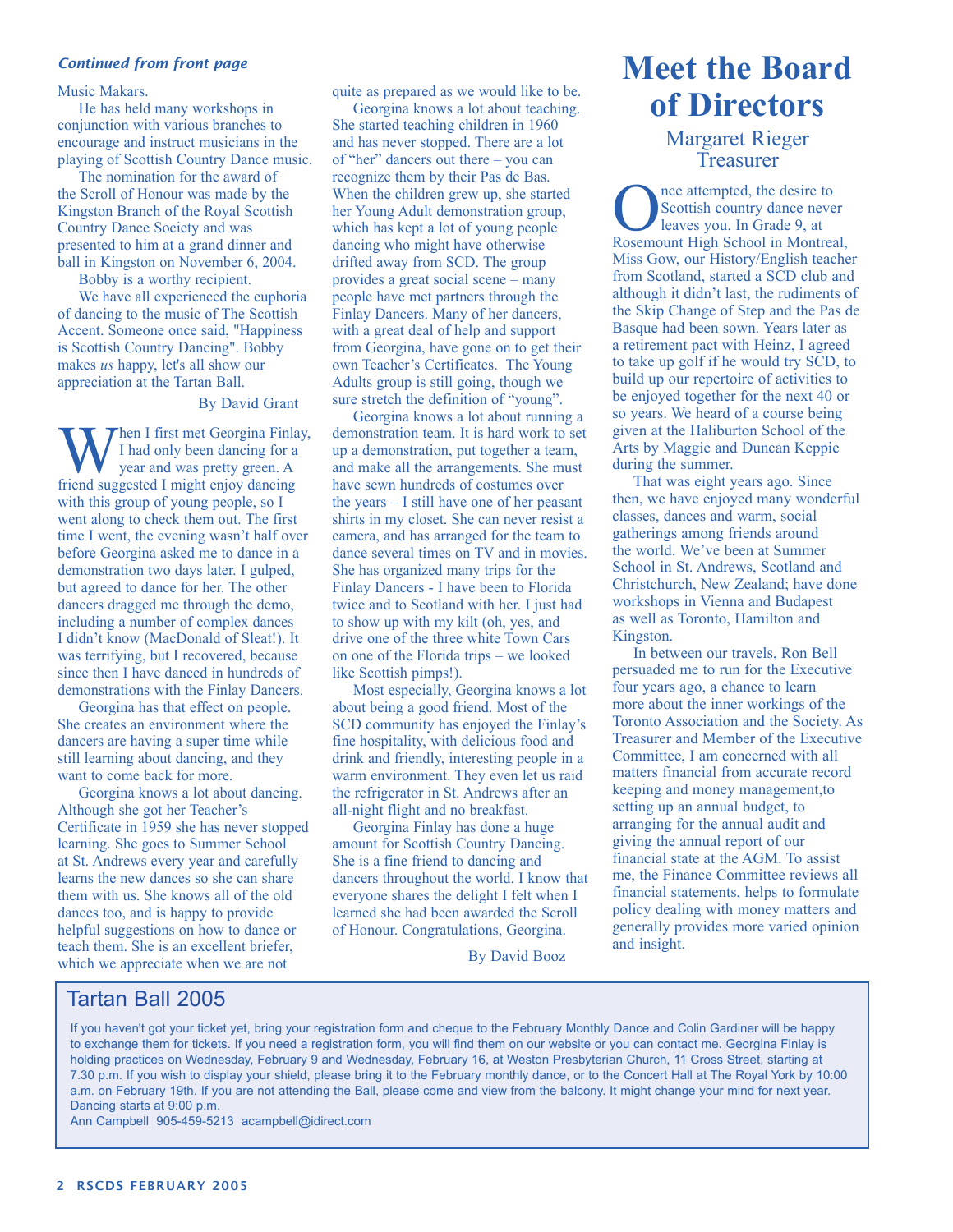# **Upcoming Events**

#### **NEAR**

FEBRUARY 5, 2005, RSCDS Ottawa Annual Workshop. Teachers are Colleen Putt, Halifax, NS; Phyllis MacCulloch, Ottawa, ON; Eileen Black, Ottawa, ON. Contact Harry MacKay, 191 Dunbarton Court, Ottawa ON K1K 4L7.

FEBRUARY 12, 2005, South Simcoe Scottish Country Dancers Valentine Workshop & Afternoon Social Dance, Alliston, ON. Teachers are Maureen Richardson, Nobleton, ON and Moira Korus, Toronto, ON. Register by February 4th. Contact Pat Asada 905-478- 2085 or Grace Graham 705-435-3689.

MARCH 4-6, 2005, Belleville Scottish Country Dancers Workshop and Ball. Teachers are James Kutzner, FL and Mary Murray, Vancouver, BC. Music by Bobby Brown and The Scottish Accent. Contact Bill and Jan Cunningham 613-965-4212 or Michael and Linda McCarey 613-967-1827; lmccarey@bel.auracom.com.

MARCH 19, 2005, West End Workshop and Tea Dance at Streetsville Secondary School. Teachers are Jean Martin, UK; Claire Collier, Lewiston, NJ; Deirdre McCuish Bark, Mississauga, ON. Youth teachers are Carole Skinner and Alma Smith. Cost is \$40 including lunch, \$25 for youth and \$10 for afternoon tea dance. Contact Brien and Ishbel Thompson 905-826-7842.

MARCH 26, 2005, Blair Scottish Country Dancers 25<sup>th</sup> Anniversary Ball, Cambridge, ON. Music by Don Bartlett and the Scottish Heirs. Cost is \$55. Contact Betty Peloquin, 2005 Roseville Road, RR2, Cambridge.

APRIL 23, 2005, RSCDS Toronto Association Annual General Meeting at Crescent School, at approximately 9:00 p.m. (during the interval between dances).

APRIL 23, 2005, Ottawa Spring Ball. Music by Bobby Brown and The Scottish Accent. Dancers \$75 and Non-dancers \$50 includes Friday Pre-ball Social and Sunday Brunch. Contact John & Barbara Bottreil 613-836- 2305; johnbarb@magma.ca.

MAY 7, 2005, The first Toronto Association Youth Ball for dancers aged 10 to 20 at Newtonbrook United Church, Yonge St. and Cummer Av. Reception, dinner and dancing. Cost \$20. Contact Fiona Philip 905-785- 8983.

MAY 14, 2005, West Toronto Ball at Ramses Temple, 3100 Keele St., Toronto. Reception at 5:30, dinner at 6:30 (catered by Occasions), dancing 8:30-12:30. Music by Bobby Brown and The Scottish Accent. Dances will be briefed, but not walked. Contact Julie Hatch 905-844-9964; julie.hatch@cogeco.ca.

JULY 16, 2005, The Scottish Fiddle Orchestra is playing at The Hummingbird Centre, Toronto. Visit www.hummingbirdcentre. com or call 416-872-2262. Group rates and booking available at 416-393-7463.

#### **FAR**

MARCH 4-6, 2005, RSCDS Winnipeg Branch 34th Annual Weekend Workshop and Ball, Winnipeg, MB. Teachers are Anne Harrison, Oakville, ON and Duncan MacKenzie, Vancouver, BC. Class musicians are Ron Krug and Ken Nattrass. Music for the ball by Scotch Measure. Contact Christine Wallace 204-832-3187; jeanhigh@mts.net.

MARCH 11-12, 2005, Space Coast Scottish Country Dancers Spring Fling, Cocoa Beach, Florida. Teachers are Keith and Deirdre Bark, Mississauga, ON. Contact Alma & James Kutzner 321-255-2756; jkutzner@earthlink. net.

MARCH 11-13, 2005, Vancouver Island SCDS 29th Annual Workshop & Ball Weekend, Victoria, BC. Teachers are Jim Adamson, Calgary, AB; Barbara Johnston, Edmonton, AB; Maureen Lyon, White Rock, BC. Music for the Ceilidh, classes, ball and Sunday social by the Christine Baker Trio. Visit www.viscds.ca link "Spring Ball" or email rpbalfour@shaw.ca

APRIL 1-3, 2005, The Edinburgh Spring Fling, 16-35 Youth Easter School. Payment and application form must be submitted by March 11, 2005. Contact suzannerscds@btconnect.com; www.rscds. org/youth/easter.

MAY 13-16, 2005, Budapest Scottish Dance Club International Weekend Course, Budapest, Hungary. Teacher is Linda Gaul. Music by Robert Mackay, piano and Dave Cunningham and his SCD Band. Optional tourist program available. Contact in Toronto, Lisa Mitchell 416-699-2480; ldmitchell@sympatico.ca

MAY 14, 2005, the inaugural Thistle Ball, sponsored jointly by Victoria, Seattle and Vancouver at Squamish Nation Recreation Centre, North Vancouver. Music by Marian Anderson and Her band, from Scotland. Cost is \$45. Further information to follow.

MAY 20-22, 2005, New York Branch Pawling Weekend, Hopewell Junction, NY. Teachers are Elaine Brunken, MD; Muriel Johnstone, TX; John Wilkenson, Scotland. Music by Bobby Brown and The Scottish Accent. Music for beginner class by Jim Stevenson. Visit www.rscdsnewyork.org.

JUNE 3-5, 2005, RSCDS Montreal Branch Weekend Workshop at Ste-Anne-de-Bellevue, QC. Teachers are Stella Fogg, Richmond, VA; Ian Paterson, Georgetown, ON; Elinor Vandergrift, Kenmore, WA. Dance and reception music by Laura Risk & friends. Gala dance music by Bobby Brown and The Scottish Accent. Contact Peter White 514-488-2509; scdmtl@yahoo.com; www. scdmontreal.org.

JUNE 25, 2005, SanFrancisco Branch 40th Anniversary Gala Featuring U.S. debut of Green Ginger. Contact greg@reznickfamily. com or visit November issue of Reel and Strathspeyer at www.rscds-sf.org/RandS/ RandS Nov 2004.pdf.

JULY 16, 2005, White Rose Festival of Scottish Country Dancing, Leeds, England. Contact Donald Andrews, donald@hbandrews.scnet.co.uk.

JULY 18-AUGUST 14, 2005, The Royal Scottish Country Dance Society Summer School, St. Andrews, Scotland. You may attend for one week or any two weeks as a resident or non-resident. Booking forms and deposit must be submitted by March 1, 2005 and can be obtained from Brenda Hurst 416- 925-6982; brenhurst@hotmail.com.

JULY 31-AUGUST, 2005, TAC Summer School, Shawningan Lake, BC. Teachers are David Hall, Brussels; Elaine Brunken, Laurel, ML; and Mary Murray, Vancouver, BC. Musicians are Muriel Johnstone, Houston, TX; Keith Smith, Cambridge, UK; Alex Jappy, Delta, BC; Ron Krug, Winnipeg, MB. Contact registrar Anne MacLeod 250- 752-5864; annetacreg@yahoo.ca.

*If you have an event that you would like to post here, contact Christine Bowers, Communications Director*.